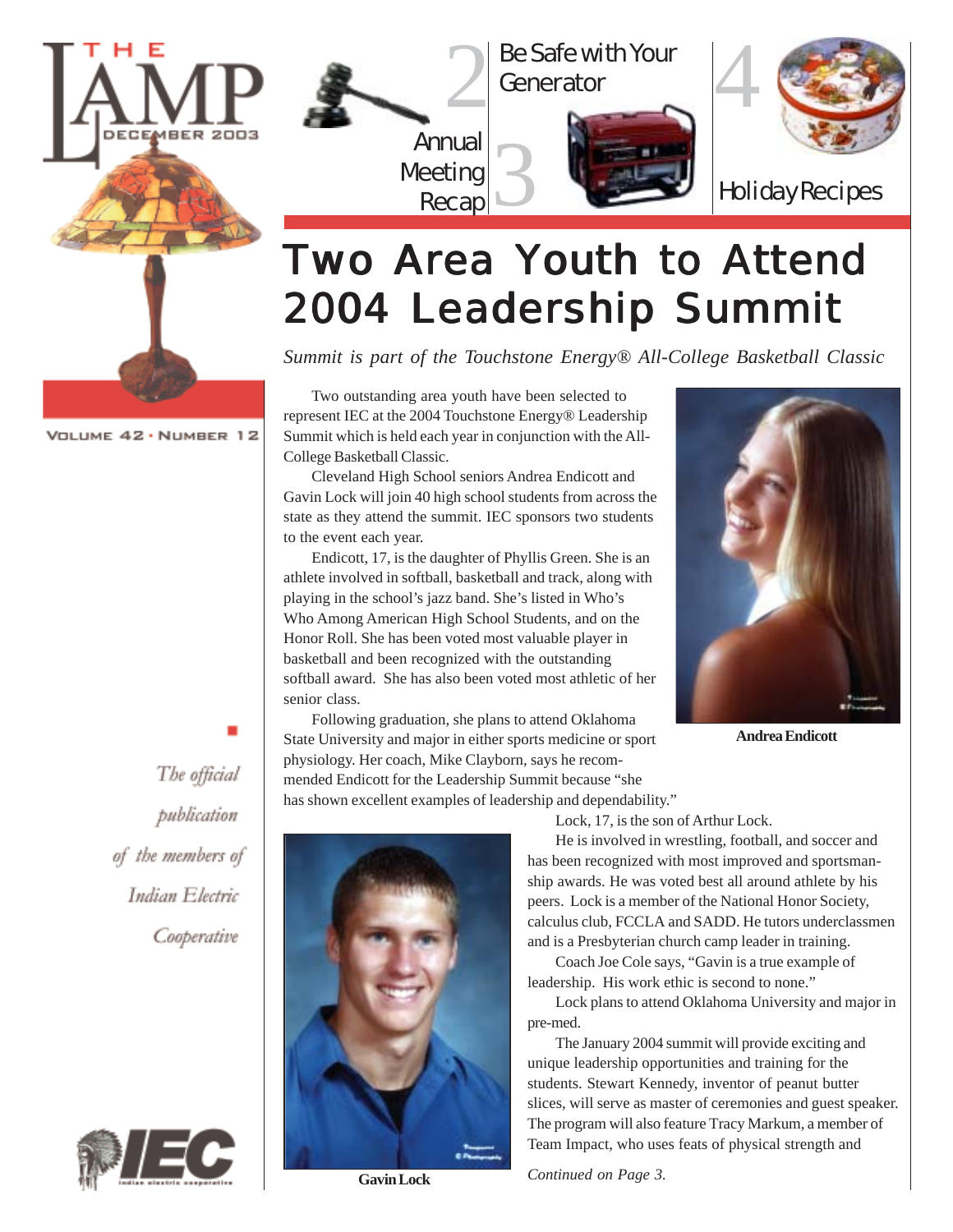# Annual Meeting Both Fun and Informative for Members

Great weather, good entertainment and interesting Business Spotlight booths made our annual meeting both fun and informative Saturday, Oct. 18 at Cleveland High School.

About 650 members registered their attendance and received their capital

credit checks before visiting the numerous booths sponsored by area businesses, or enjoyed the toe-tapping music provided by the Wiskey Bent Band in the gymnasium.

Kids attending the meeting with their parents learned about fire safety at home from Farm Bureau representatives. The



*Annual Meeting grand prize winners are (left to right) Susan Miller representing Tri-County Vocational Center, \$250; Edwin Wiseman, Cleveland, \$500; and Dorothy Hall, Cleveland, \$750.*

mobile fire safety van simulated a house fire and taught the youngsters how to quickly and safely exit their homes during a fire.

During the meeting's business session, members re-elected four trustees by acclamation, and were entertained by Chase Foster on the fiddle. Chase was accompanied by his grandfather. Members also enjoyed the exceptional vocal talents of Cleveland musician Tim Muniz.

At the meeting's conclusion, more than 60 prizes, including three cash grand prizes totaling \$1,500, were awarded to members whose names were drawn at random.

### Board Elects New Slate of Officers

During the October board meeting, the trustees elected a new slate of officers.

Wanda Foster, district 5, is the new board president; Loris Peckenpaugh, district 6, continues as vice-president and Berry Keeler, district 9, serves as secretary-treasurer.

Although board positions are three year terms, officers serve one year terms and elections are held each year following the annual meeting.

#### **INDIAN ELECTRIC COOPERATIVE, INC.**

**Office Hours** 7:30 a.m. – 4:00 p.m. (Monday - Friday) (918) 358-2514 www.iecok.com

**To Report an Outage** (918) 358-2514 or 1-800-482-2750

**24-hour Service Center** (918) 295-9520

#### **Board of Trustees** Wanda Foster, President District 5 Loris Peckenpaugh, Vice-President District 6

| Berry Keeler, Sec.-Treas. | District 9        |
|---------------------------|-------------------|
| <b>Robert Burk</b>        | <b>District 1</b> |
| <b>Mike Spradling</b>     | <b>District 2</b> |
| J.W. Perry                | <b>District 3</b> |
| Leon Day                  | District 4        |
| <b>Bill Boone</b>         | <b>District 7</b> |
| <b>Greg Fielding</b>      | <b>District 8</b> |
| <b>Gary Moore</b>         | District 8        |
| <b>Rock Reese</b>         | District 9        |
|                           |                   |

Jack Clinkscale General Manager

*The Lamp* (USPS 942-940) is published monthly by Indian Electric Cooperative, Inc., P.O. Box 49, Highway 64 Southeast, Cleveland, Oklahoma 74020 for the interest of its membership. Subscription price was \$0.17 per month in 2002. Periodical postage paid at Cleveland, Oklahoma and additional mailing offices.

- Postmaster: Send address changes to The Lamp, P.O. Box 49, Cleveland, OK 74020.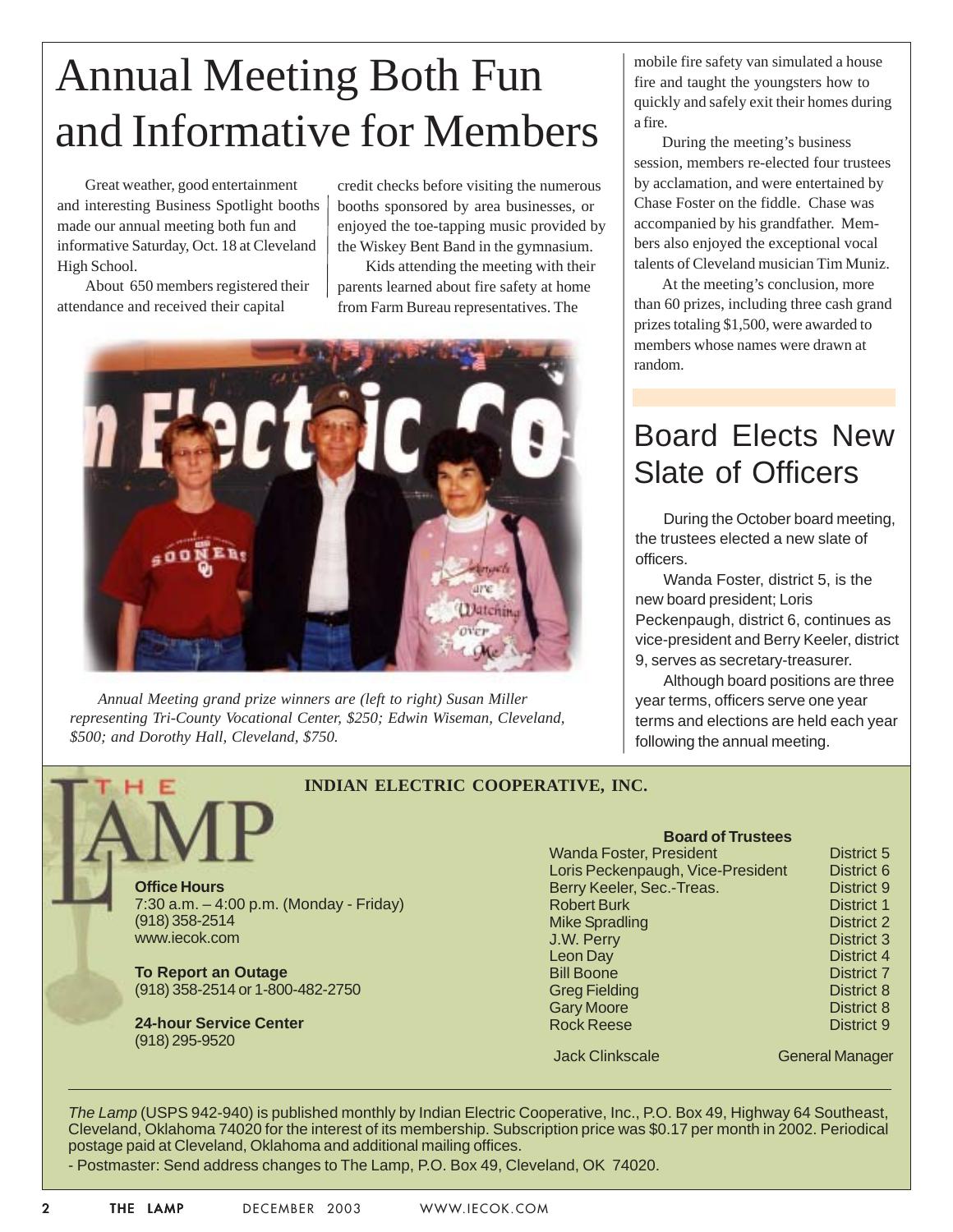## Make Sure Backup Generator has 'Double-Throw' Switch

Since Hurricane Isabel paralyzed much of the East last fall and because of the devastating snow storms we've experienced in the past few winters, more homeowners are investing in backup generators.

If you're one of them, you should know that improperly installed generators can kill family members and electric cooperative lineworkers.

Several people died from carbon monoxide poisoning after the hurricane because their generators were improperly vented.

Health and electric cooperative

officials warn homeowners not to install generators indoors. Leave them outside where any fumes they emit will not get trapped in the house and poison your family.

Ask a licensed electrician to install your generator to make sure it will not produce "backfeed" – electricity that flows from the generator back onto the cooperative's power lines – that can kill unsuspecting lineworkers. Then notify the co-op and let us know you have a generator that could be in use during extended outages.

Home generators must be completely isolated from the cooperative lines attached to your meter in order to prevent such a catastrophe.

Backfeed is dangerous to lineworkers working on power lines near your home if they believe the power lines are dead. If your generator is connected to the lines, the electricity it produces, in effect, makes the lines "live" and can electrocute anyone who touches them.

Good generators are equipped with a double-throw switch that prevents them from backfeeding through the cooperative's lines and transformers.

A backup generator can keep the lights on and the refrigerator running during a bad storm. But don't let yours create problems for your family or for the lineworkers who are trying to help you.

IEC offices will be closed Wednesday, Dec. 24 through Friday, Dec. 26, and Thursday, Jan. 1 so our employees can celebrate the holidays with their families. Call (918) 358-2514 or 1-800-482-2750 to report an outage.

#### Leadership Summit...

#### *Continued from Page 1.*

humor to motivate young leaders. The students will attend the All-College Classic games following the summit. Additionally, 10 students will win \$500 scholarships and one student will have the opportunity to make basketball shots and win up to \$1,500 in scholarship money.

The All-College Basketball Classic tips off at 4 p.m. in the Ford Center in Oklahoma City with the University of Oklahoma Sooners pitted against the Princeton Tigers. The Oklahoma State University and Southern Methodist University game will follow at 6:30 p.m. The OU game will be broadcast on ESPN2 and the OSU game will be shown on ESPN.

For the fourth year, Touchstone Energy® is the title sponsor for the All-College Basketball Classic, the oldest basketball tournament in the country.



The Tennessee Valley has the lowest rates; New England and Hawaii, the highest.